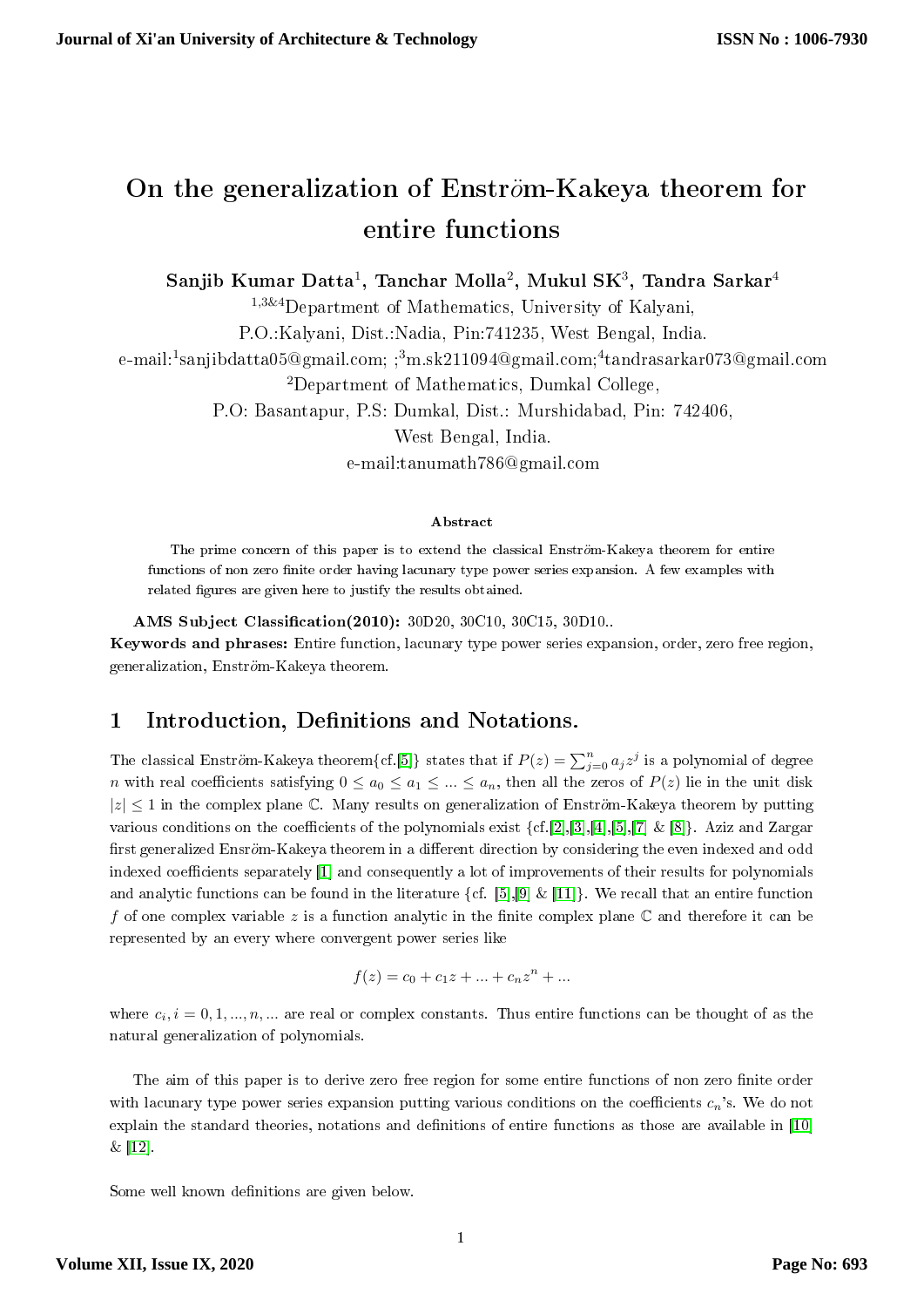<span id="page-1-0"></span>**Definition 1.** [\[10\]](#page-7-9) The order  $\rho$  of an entire function  $f(z)$  is defined as

$$
\rho = \inf\{k > 0 : M_f(r) < e^{r^k}, r > r_0\} \text{ where } M(r, f) := M_f(r) = \max_{|z| = r} |f(z)|.
$$

Definition [1](#page-1-0) can be alternatively stated as:

**Definition 2.** [\[10\]](#page-7-9) The order  $\rho$  of an entire function  $f(z)$  is defined as

$$
\rho = \limsup_{r \to \infty} \frac{\log^{[2]} M(r, f)}{\log r}
$$

where  $\log^{[k]} x = \log(\log^{[k-1]} x)$  for  $k = 1, 2, 3, ...$  and  $\log^{[0]} x = x$ .

If  $\rho < \infty$  then  $f(z)$  is said to be of finite order. Also  $\rho = 0$  means that  $f(z)$  is of order zero.

## 2 Lemma.

In this section we present a lemma which will be needed in the sequel.

<span id="page-1-1"></span>**Lemma 2.1.** [\[6\]](#page-7-11) Let  $\{f_n(z)\}\$ ,  $n = 1, 2, \ldots$  be a sequence of functions that are analytic in a region D and that converge uniformly to a function  $f(z)$  in every closed sub region of D. Let  $z_0$  be an interior point of D. If  $z_0$  is a limit point of the zeros of  $f_n(z)$ , then  $z_0$  is a zero of  $f(z)$ . Conversely, if  $z_0$  is an m-fold zero of  $f(z)$ , every sufficiently small neighborhood of  $z_0$  contains exactly m zeros (counted with their multiplicities ) of each  $f_n$  with  $n > N$  for a sufficiently large integer N.

Remark 2.1. Lemma [2.1](#page-1-1) is known as Hurwitz theorem in C.

## 3 Theorems.

In this section we present the main results of the paper.

<span id="page-1-3"></span>**Theorem 3.1.** Let  $f(z) = a_0 + a_{n_1}z^{n_1} + a_{n_2}z^{n_2} + ...$  be an entire function of non zero finite order  $\rho$  with  $a_0 \neq 0$  and  $n_1, n_2, ...$  are positive integers such that  $1 \leq n_1 < n_2 < ...$ . Also let

$$
\rho^{n_1}|a_{n_1}| \ge \rho^{n_2}|a_{n_2}| \ge \dots
$$

Then no zeros of  $f(z)$  lie in

$$
|z| < \frac{\rho |a_0|}{|a_0| + \rho^{n_1} |a_{n_1}|} \; .
$$

Proof. Let

$$
f_k(z) = a_0 + a_{n_1}z^{n_1} + a_{n_2}z^{n_2} + \dots + a_{n_k}z^{n_k}
$$

and

$$
F(z) = z^{n_k} f_k(\frac{\rho}{z}) .
$$

Then,

<span id="page-1-2"></span>
$$
|F(z)| = |a_0 z^{n_k} + a_{n_1} \rho^{n_1} z^{n_k - n_1} + a_{n_2} \rho^{n_2} z^{n_k - n_2} + \dots + a_{n_k} \rho^{n_k}|
$$
  
i.e,  $|F(z)| \ge |a_0||z|^{n_k} - |a_{n_1} \rho^{n_1} z^{n_k - n_1} + a_{n_2} \rho^{n_2} z^{n_k - n_2} + \dots + a_{n_k} \rho^{n_k}|$  (1)

Now for  $|z| = R(> 1)$ , it follows that

$$
|a_{n_1}\rho^{n_1}z^{n_k-n_1} + a_{n_2}\rho^{n_2}z^{n_k-n_2} + \dots + a_{n_k}\rho^{n_k}|
$$
  
\n
$$
\leq |a_{n_1}|\rho^{n_1}R^{n_k-n_1} + |a_{n_2}|\rho^{n_2}R^{n_k-n_2} + \dots + |a_{n_k}|\rho^{n_k}
$$
  
\n
$$
\leq |a_{n_1}|\rho^{n_1}R^{n_k}\left\{\frac{1}{R^{n_1}} + \frac{1}{R^{n_2}} + \dots + \frac{1}{R^{n_k}}\right\}
$$
  
\n
$$
\leq |a_{n_1}|\rho^{n_1}R^{n_k}\sum_{j=1}^{\infty}\frac{1}{R^k}
$$
  
\n
$$
= |a_{n_1}|\rho^{n_1}R^{n_k}\frac{1}{R-1}.
$$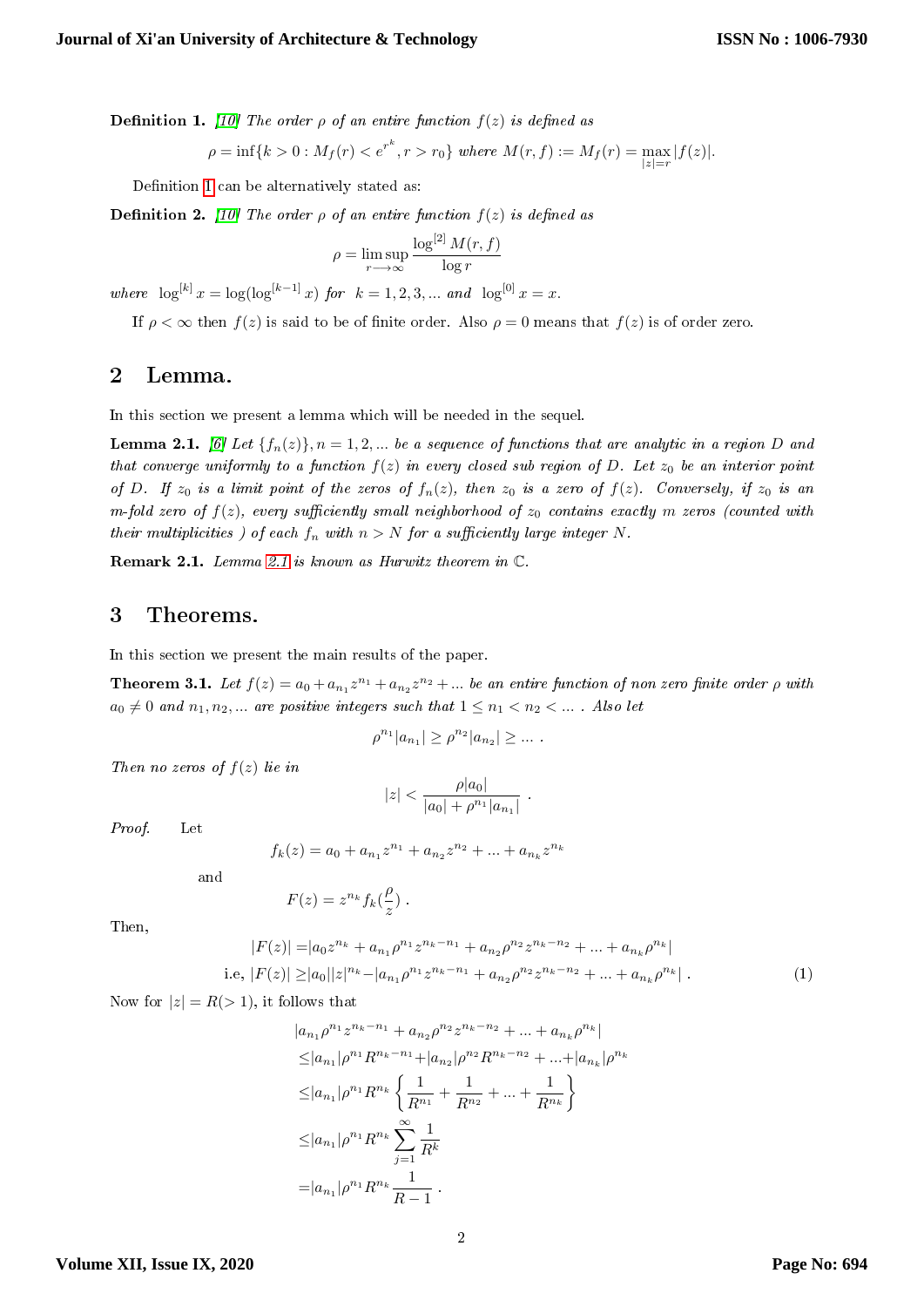$\Box$ 

Hence we get from [\(1\)](#page-1-2) for  $|z| = R(> 1)$  that

$$
|F(z)| \ge |a_0| R^{n_k} - |a_{n_1}| \rho^{n_1} R^{n_k} \frac{1}{R-1} > 0 \text{ if } R > \frac{|a_0| + |a_{n_1}| \rho^{n_1}}{|a_0|} .
$$

.

.

.

Therefore,

$$
|F(z)| > 0 \text{ if } |z| > \frac{|a_0| + |a_{n_1}| \rho^{n_1}}{|a_0|}
$$

Consequently,

$$
|f_k(z)| > 0 \text{ if } |z| < \frac{|a_0|\rho}{|a_0| + |a_{n_1}|\rho^{n_1}}
$$

Hence by Lemma [2.1,](#page-1-1) it follows that

$$
|f(z)| > 0 \text{ if } |z| < \frac{|a_0|\rho}{|a_0| + |a_{n_1}|\rho^{n_1}}
$$

This proves the theorem.

Remark [3.1.](#page-1-3) The following example with related figure ensures the validity of Theorem 3.1.

 $|a| \geq 1$ 

Example 3.1. Let  $f(z) = \cos z + 1$ .

Now the Taylor's series expansion of  $f(z)$  is

$$
f(z) = 2 - \frac{z^2}{2!} + \frac{z^4}{4!} \dots
$$

Here,  $\rho = 1, a_0 = 2$  and  $a_{n_1} = -\frac{1}{2}$ .

Also, it follows that

$$
\rho^{n_1}|a_{n_1}| \ge \rho^{n_2}|a_{n_2}| \ge \dots
$$

Hence by Theorem [3.1,](#page-1-3) no zeros of  $f(z)$  lie in

 $|z| < 0.8$ .

 $\hat{y}$ 



 $\boldsymbol{x}$ 

 $|x| < 0.8$ 

<span id="page-2-0"></span>**Theorem 3.2.** Let  $f(z) = a_0 + a_{n_1}z^{n_1} + ... + a_{n_l}z^{n_l} + a_{n_m}z^{n_m} + ...$  be an entire function of finite order  $\rho(>0)$  with  $a_0\neq 0$  and  $n_1,n_2,...,n_l,n_m,...$  are positive integers such that  $1\leq n_1<...< n_l< n_m<...$ Also let

$$
\rho^{n_l}|a_{n_l}| \ge \rho^{n_m}|a_{n_m}| \ge \dots
$$

Then no zeros of  $f(z)$  lie in

$$
|z| < \frac{|a_0|\rho}{|a_0|+M}
$$

where  $M = \max\{\rho^{n_1}|a_{n_1}|, \rho^{n_2}|a_{n_2}|, ..., \rho^{n_l}|a_{n_l}|\}.$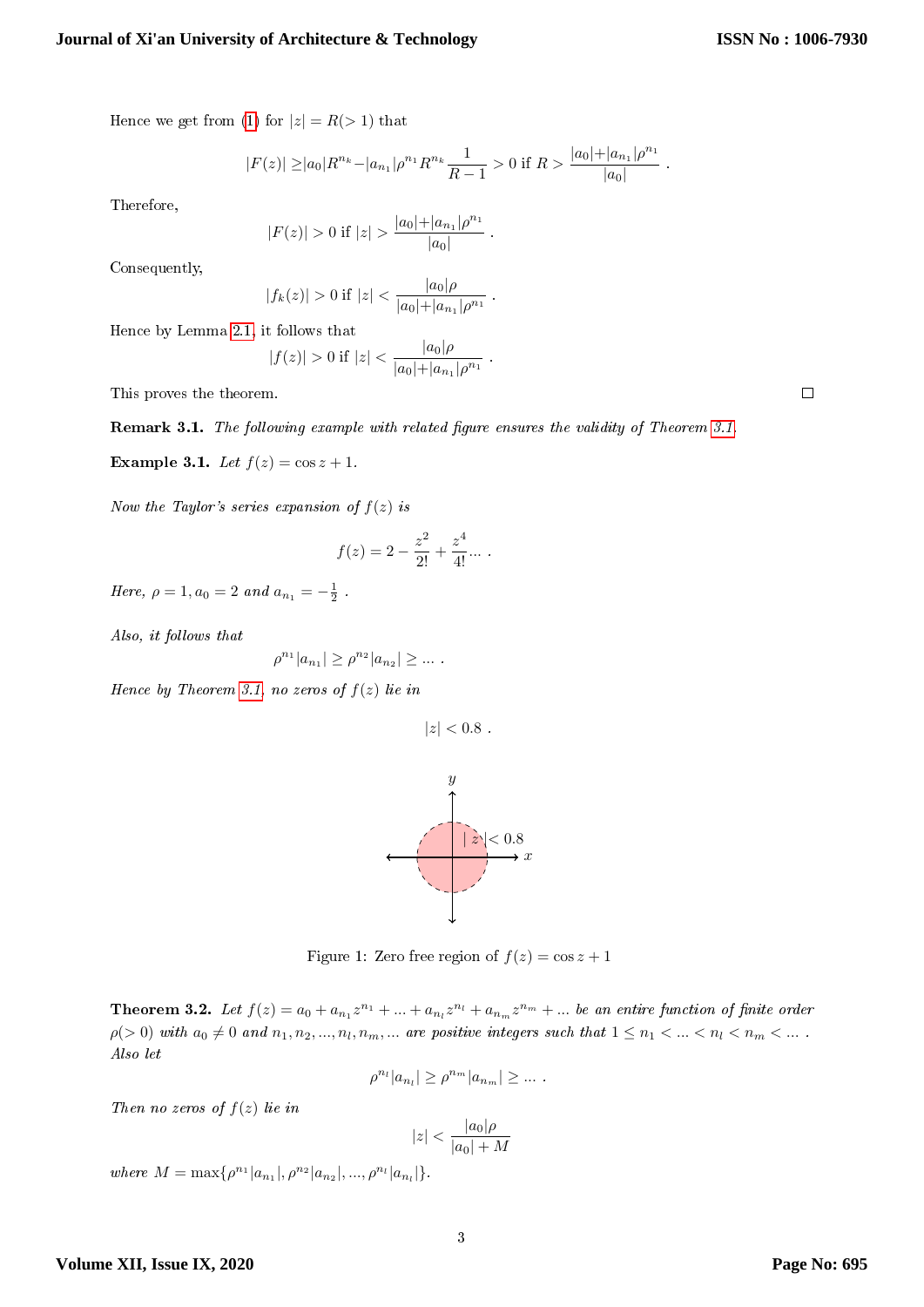.

Proof. Let

$$
f_k(z) = a_0 + a_{n_1}z^{n_1} + \dots + a_{n_l}z^{n_l} + a_{n_m}z^{n_m} + \dots + a_{n_k}z^{n_k}.
$$

Also, let

$$
F(z) = z^{n_k} f_k(\frac{\rho}{z})
$$
  
i.e,  $F(z) = a_0 z^{n_k} + a_{n_1} \rho^{n_1} z^{n_k - n_1} + ... + a_{n_l} \rho^{n_l} z^{n_k - n_l} + a_{n_m} \rho^{n_m} z^{n_k - n_m} + ... + a_{n_k} \rho^{n_k}$ 

Now for  $|z| = R(> 1)$ , we get that

$$
|a_{n1}\rho^{n1}z^{n_{k}-n_{1}} + a_{n2}\rho^{n2}z^{n_{k}-n_{2}} + \dots + a_{n1}\rho^{n1}z^{n_{k}-n_{1}} + a_{n_{m}}\rho^{n_{m}}z^{n_{k}-n_{m}} + \dots + a_{nk}\rho^{n_{k}}|
$$
  
\n
$$
\leq |a_{n1}|\rho^{n_{1}}R^{n_{k}-n_{1}} + |a_{n2}|\rho^{n_{2}}R^{n_{k}-n_{2}} + \dots + |a_{n1}|\rho^{n_{1}}R^{n_{k}-n_{1}} + |a_{n_{m}}|\rho^{n_{m}}R^{n_{k}-n_{m}} + \dots + |a_{nk}|\rho^{n_{k}}
$$
  
\n
$$
\leq MR^{n_{k}}\left\{\frac{1}{R^{n_{1}}} + \frac{1}{R^{n_{2}}} + \dots + \frac{1}{R^{n_{1}}} + \frac{1}{R^{n_{m}}} + \dots + \frac{1}{R^{n_{k}}}\right\}
$$
  
\nwhere  $M = \max\{\rho^{n_{1}}|a_{n_{1}}|, \rho^{n_{2}}|a_{n_{2}}|, ..., \rho^{n_{l}}|a_{n_{l}}|\}$   
\n
$$
\leq MR^{n_{k}}\sum_{j=1}^{\infty}\frac{1}{R^{k}}
$$
  
\n
$$
= MR^{n_{k}}\frac{1}{R-1}
$$

Hence for  $|z| = R(> 1)$ , it follows that

$$
|F(z)| \ge |a_0|R^{n_k} - MR^{n_k}\frac{1}{R-1} > 0 \text{ if } R > \frac{|a_0|+M}{|a_0|}.
$$

Therefore,

$$
|F(z)| > 0 \text{ if } |z| > \frac{|a_0| + M}{|a_0|}.
$$

Consequently,

$$
|f_k(z)| > 0
$$
 if  $|z| < \frac{|a_0|\rho}{|a_0|+M}$ .

Finally by Lemma [2.1,](#page-1-1) we have

$$
|f(z)| > 0 \text{ if } |z| < \frac{|a_0|\rho}{|a_0|+M} .
$$

Thus the theorem is established.

#### Remark [3.2.](#page-2-0) The following example with related figure justifies the validity of Theorem 3.2.

**Example 3.2.** Let  $f(z) = \cos z + 1 + z + z^3$ .

Then the Taylor's series expansion of  $f(z)$  is

$$
f(z) = 2 + z - \frac{z^2}{2!} + z^3 + \frac{z^4}{4!} \dots
$$

Here,  $\rho = 1, a_0 = 2, a_{n_1} = 1, a_{n_2} = -\frac{1}{2}, a_{n_3} = 1$ 

and

$$
\rho^{n_3}|a_{n_3}| \ge \rho^{n_4}|a_{n_4}| \ge \dots
$$

Hence by Theorem [3.2,](#page-2-0) no zeros of  $f(z)$  lie in

 $|z| < 0.67$ .

 $\Box$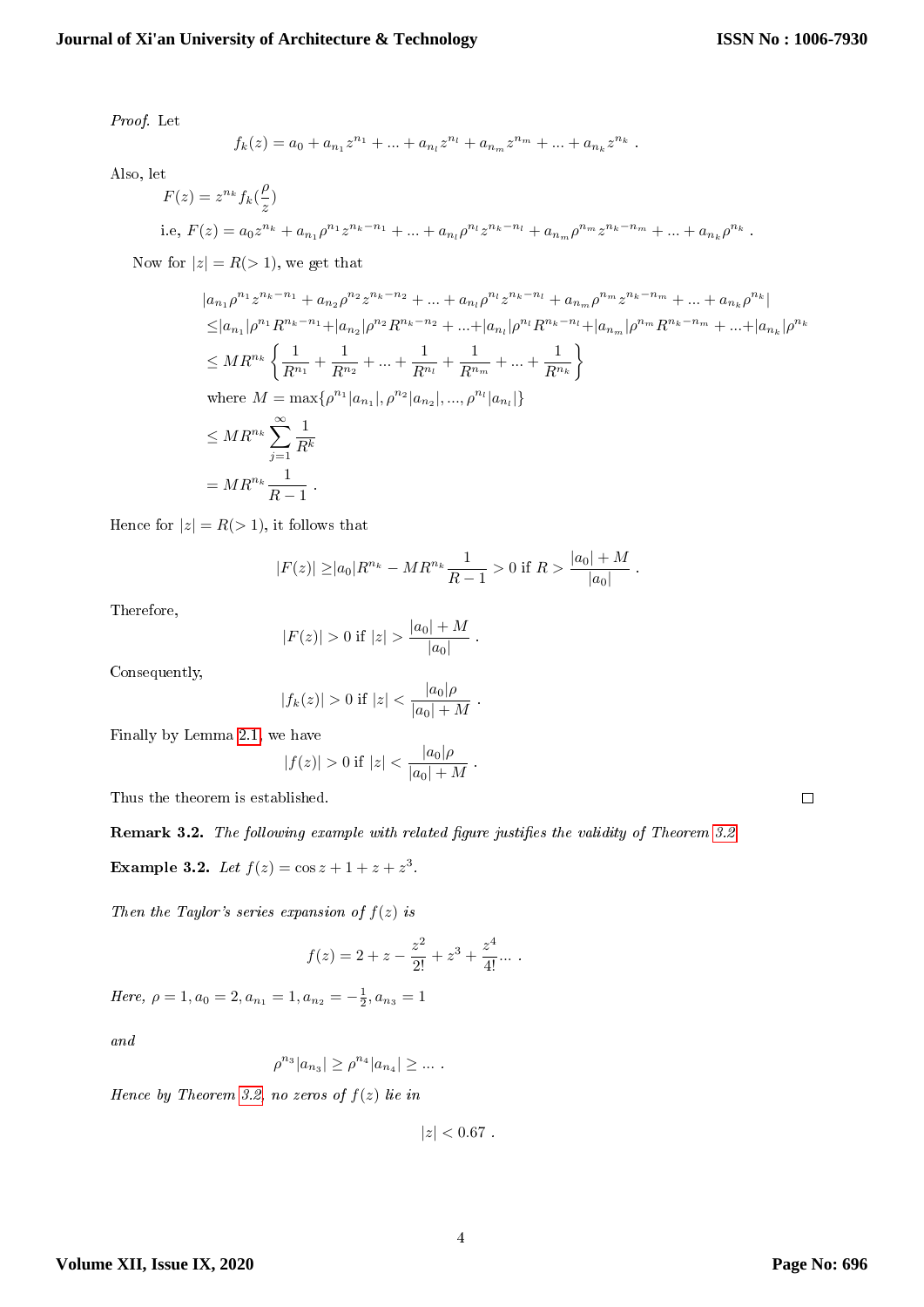

Figure 2: Zero free region of  $f(z) = \cos z + 1 + z + z^3$ 

<span id="page-4-1"></span>**Theorem 3.3.** Let  $f(z) = a_0 + a_1z + a_2z^2 + ...$  be an entire function of non zero finite order  $\rho$  with  $a_0 \neq 0$ . Also, let

$$
|a_0| \ge \rho^2 |a_2| \ge \rho^4 |a_4| \ge \dots
$$

and

$$
\rho |a_1| \ge \rho^3 |a_3| \ge \rho^5 |a_5| \ge \dots
$$

Then  $f(z)$  does not vanish in

$$
|z| < \frac{\rho |a_0|}{|a_0|+2M}
$$

where  $M = \max\{|a_0|, |a_1|\rho\}.$ 

Proof. Let

$$
f_n(z) = a_0 + a_1 z + a_2 z^2 + \dots + a_n z^n
$$

and

$$
F(z) = zn fn(\frac{\rho}{z}).
$$

Again, let

$$
Q(z) = (z2 - 1)F(z)
$$
  
i.e,  $Q(z) = (z2 - 1)(a_0zn + a_1\rho zn-1 + a_2\rho2zn-2 + ... + a_n\rhon)$   
i.e,  $Q(z) = a_0zn+2 + a_1\rho zn+1 + (a_2\rho2 - a_0)zn + (a_3\rho3 - a_1\rho)zn-1 + ... - a_{n-1}\rhon-1z - a_n\rhon$   
i.e,  $Q(z) = a_0zn+2 + P(z)$  (2)

<span id="page-4-0"></span>Now for  $|z| = R(> 1)$ , we get that

$$
|P(z)| = |a_1 \rho z^{n+1} + (a_2 \rho^2 - a_0) z^n + (a_3 \rho^3 - a_1 \rho) z^{n-1} + \dots - a_{n-1} \rho^{n-1} z - a_n \rho^n|
$$
  
\n
$$
\leq 2MR^{n+2} \left\{ \frac{1}{R} + \frac{1}{R^2} + \dots + \frac{1}{R^n} \right\} \text{ where } M = \max\{|a_0|, |a_1|\rho\}
$$
  
\n
$$
\leq 2MR^{n+2} \sum_{k=1}^{\infty} \frac{1}{R^k}
$$
  
\n
$$
= 2MR^{n+2} \frac{1}{R-1}.
$$

Hence for  $|z| = R(> 1)$ , it follows from [\(2\)](#page-4-0) that

$$
|Q(z)| \ge |a_0|R^{n+2} - 2MR^{n+2} \cdot \frac{1}{R-1} > 0
$$
 if  $R > \frac{|a_0| + 2M}{|a_0|}$ 

### **Volume XII, Issue IX, 2020**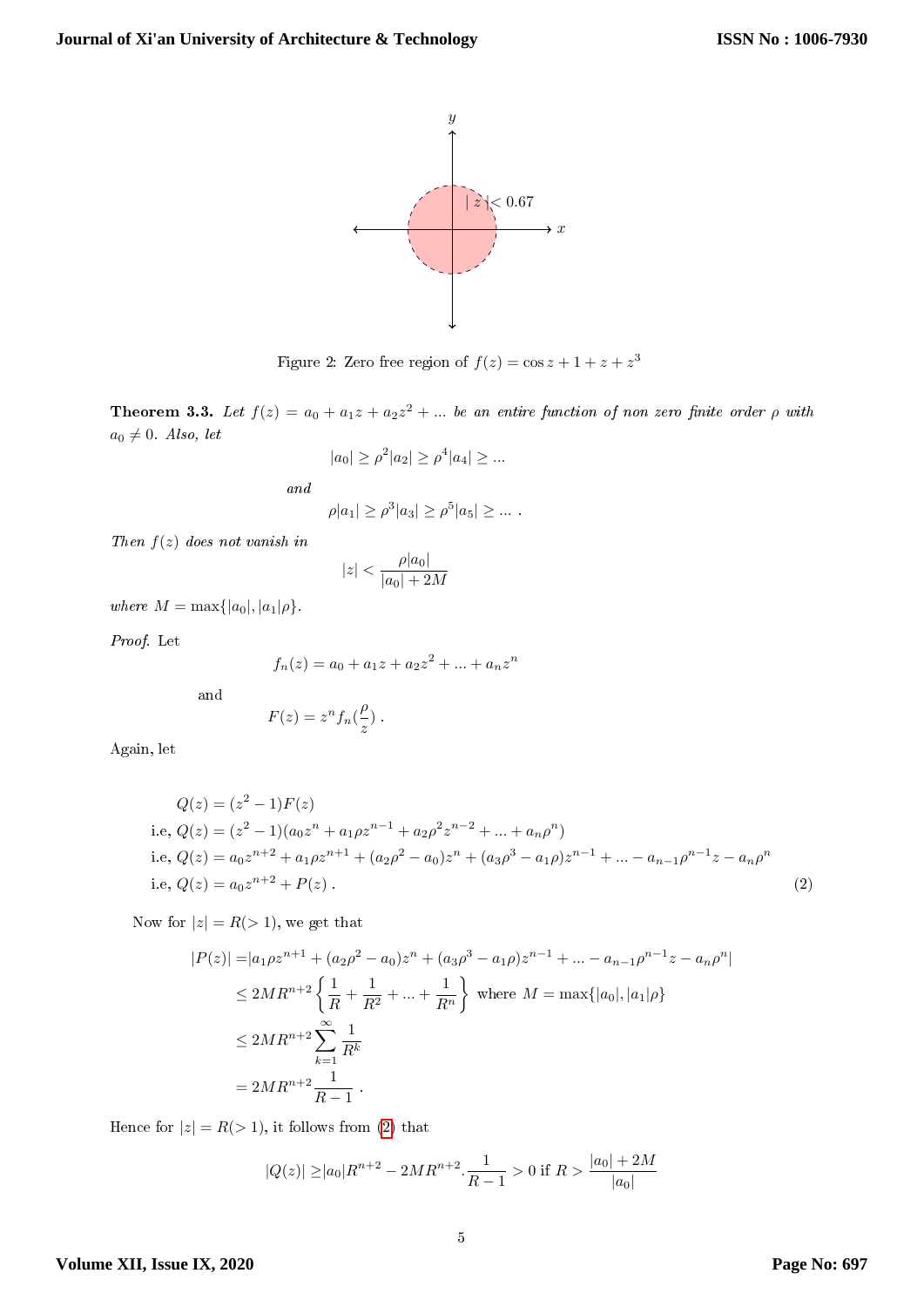i.e, 
$$
|Q(z)| > 0
$$
 if  $|z| > \frac{|a_0| + 2M}{|a_0|}$ 

Therefore,

$$
|F(z)| > 0 \text{ if } |z| > \frac{|a_0| + 2M}{|a_0|}
$$
  
i.e,  $|f_n(\frac{\rho}{z})| > 0 \text{ if } |z| > \frac{|a_0| + 2M}{|a_0|}$   
i.e,  $|f_n(z)| > 0 \text{ if } |z| < \frac{|a_0|\rho}{|a_0| + 2M}$ .

.

Thus, it follows by Lemma [2.1](#page-1-1) that

$$
|f(z)| > 0 \text{ if } |z| < \frac{|a_0|\rho}{|a_0| + 2M}.
$$

This completes the proof of the theorem.

**Remark 3.3.** The following example with related figure ensures the validity of Theorem 3.3.  
**Example 3.3.** Let 
$$
f(z) = \sin 2z + \cos z
$$
.

Then the Taylor's series expansion of  $f(z)$  is

$$
f(z) = 1 + 2z - \frac{z^2}{2} - \frac{4}{3}z^3 + \frac{z^4}{24} + \frac{4}{15}z^5 - \dots
$$

Here,  $\rho = 1, a_0 = 1$  and  $a_1 = 2$ .

Also, it follows that

$$
|a_0| \ge \rho^2 |a_2| \ge \rho^4 |a_4| \ge \dots
$$

and

$$
\rho |a_1| \ge \rho^3 |a_3| \ge \rho^5 |a_5| \ge \dots
$$

Hence by Theorem [3.3,](#page-4-1)  $f(z)$  does not vanish in

$$
|z| < 0.2
$$



Figure 3: Zero free region of  $f(z) = \sin 2z + \cos z$ 

 $\Box$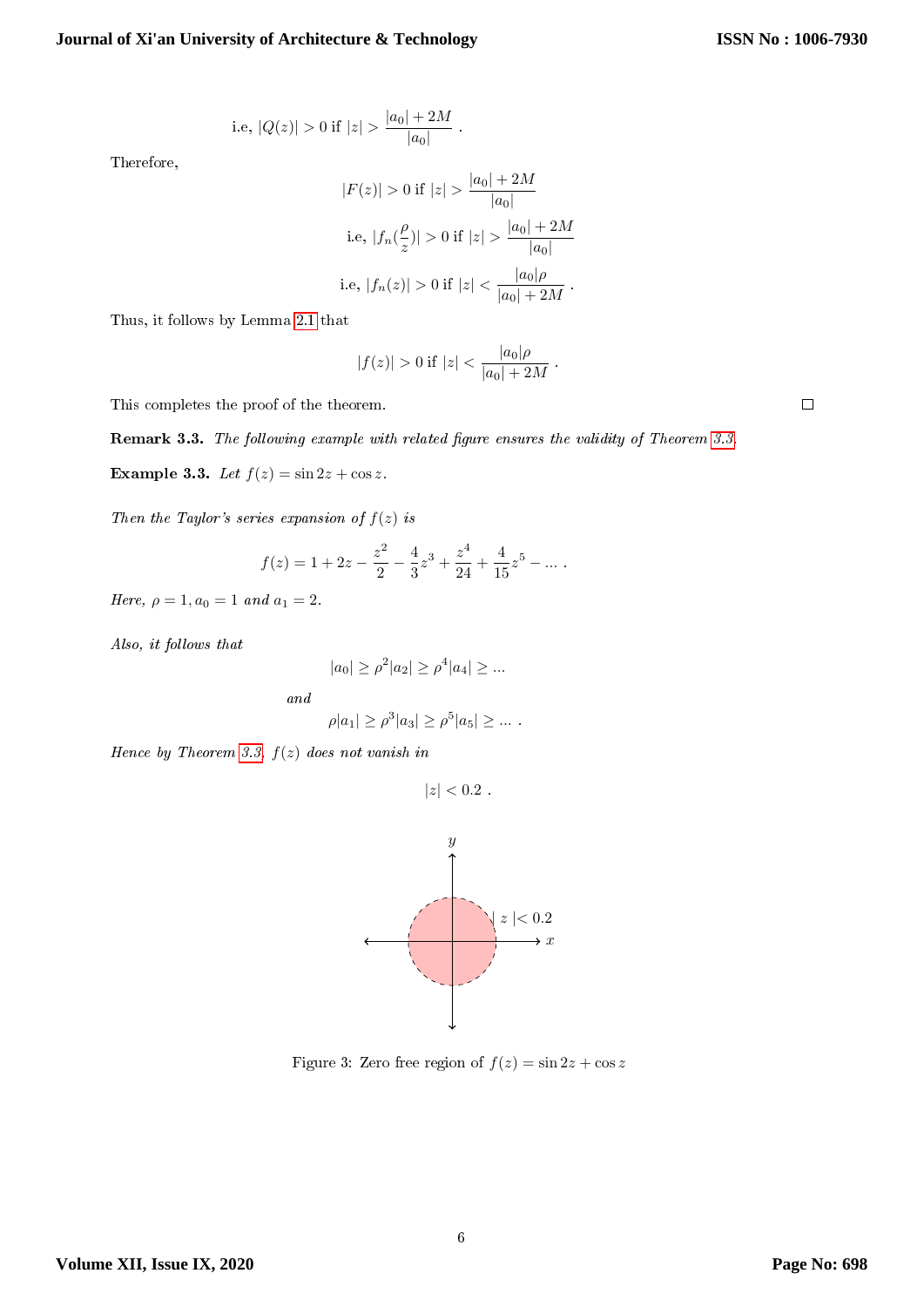<span id="page-6-0"></span>**Theorem 3.4.** Let  $f(z) = a_0 + a_1z + a_2z^2 + ...$  be an entire function of finite order  $\rho(z|0)$  with  $a_0 \neq 0$ . Also, let for some positive integer l

$$
\rho^{2l}|a_{2l}|\geq \rho^{2l+2}|a_{2l+2}|\geq \rho^{2l+4}|a_{2l+4}|\geq \dots
$$

and

$$
\rho^{2l+1}|a_{2l+1}|\geq \rho^{2l+3}|a_{2l+3}|\geq \rho^{2l+5}|a_{2l+5}|\geq \ldots\;.
$$

Then  $f(z)$  does not vanish in

$$
|z|<\frac{|a_0|\rho}{|a_0|+2M}
$$

where  $M = \max\{|a_0|, \rho |a_1|, ..., \rho^{2l} |a_{2l}|, \rho^{2l+1} |a_{2l+1}|\}.$ 

The proof of Theorem [3.4](#page-6-0) can be carried out in the line of Theorem [3.3](#page-4-1) and therefore its proof is omitted.

**Remark [3.4.](#page-6-0)** The following example with related figure justifies the validity of Theorem 3.4.

Example 3.4. Let  $f(z) = \sin 2z + \cos z + 1 - 2z^2 - z^3$ .

Now the Taylor's series expansion of  $f(z)$  is

$$
f(z) = 2 + 2z - \frac{5}{2}z^{2} - \frac{7}{3}z^{3} + \frac{z^{4}}{24} + \frac{4}{15}z^{5} - \dots
$$

Here,  $\rho = 1, a_0 = 2, a_1 = 2, a_2 = -\frac{5}{2}$  and  $a_3 = -\frac{7}{3}$ .

Again, it follows that

$$
\rho^2 |a_2| \ge \rho^4 |a_4| \ge \rho^6 |a_6| \ge \dots
$$

and

$$
\rho^3|a_3| \ge \rho^5|a_5| \ge \rho^7|a_7| \ge \dots
$$

Hence by Theorem [3.4,](#page-6-0)  $f(z)$  does not vanish in

 $|z| < 0.29$ .



Figure 4: Zero free region of  $f(z) = \sin 2z + \cos z + 1 - 2z^2 - z^3$ 

**Future prospect.** In the line of the works as carried out in the paper one may think of more generalization of Enström-Kakeya theorem for entire functions with infinite order.

 $\rm Acknowledgement.$  The first author sincerely acknowledges the financial support rendered by DST-FIST 2019-2020 running at the Department of Mathematics, University of Kalyani, P.O.:Kalyani, Dist.:Nadia, Pin:741235, West Bengal, India.